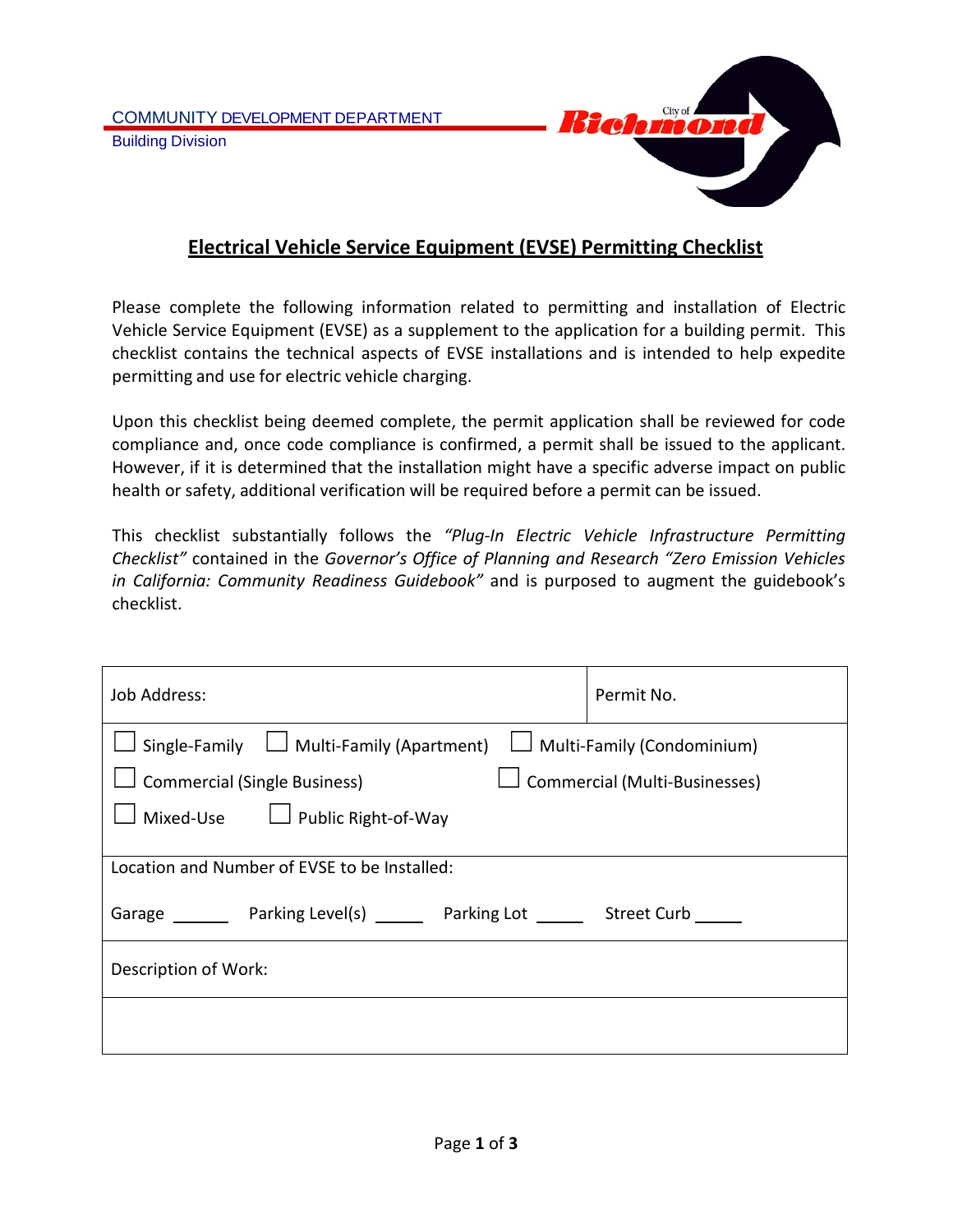| <b>Applicant Name:</b>    |                        |  |
|---------------------------|------------------------|--|
| Applicant Phone & email:  |                        |  |
| <b>Contractor Name:</b>   | License Number & Type: |  |
| Contractor Phone & email: |                        |  |
| <b>Owner Name:</b>        |                        |  |
| Owner Phone & email:      |                        |  |

|                                                                                | EVSE Charging Level: $\Box$ Level 1 (120V) $\Box$ Level 2 (240V) $\Box$ Level 3 (480V) |  |  |  |
|--------------------------------------------------------------------------------|----------------------------------------------------------------------------------------|--|--|--|
| Maximum Rating (Nameplate) of EV Service Equipment =<br>kW                     |                                                                                        |  |  |  |
| Voltage EVSE = $\rule{1em}{0.15mm}$ V                                          | Manufacturer of EVSE: __                                                               |  |  |  |
| Mounting of EVSE: $\Box$ Wall Mount $\Box$ Pole Pedestal Mount<br>$\Box$ Other |                                                                                        |  |  |  |
| $C_{\rm{total}}$ and $M_{\rm{eff}}$ and $\sim$                                 |                                                                                        |  |  |  |

| System Voltage:                                                                          |  |  |
|------------------------------------------------------------------------------------------|--|--|
| $\Box$ 120/240V, 1φ, 3W $\Box$ 120/208V, 3φ, 4W $\Box$ 120/240V, 3φ, 4W                  |  |  |
| $□$ 277/480V, 3φ, 4W                                                                     |  |  |
| Rating of Existing Main Electrical Service Equipment = _________________________ Amperes |  |  |
| Rating of Panel Supplying EVSE (if not directly from Main Service) = ____________ Amps   |  |  |
|                                                                                          |  |  |
| (or verify with Inspector in field)                                                      |  |  |